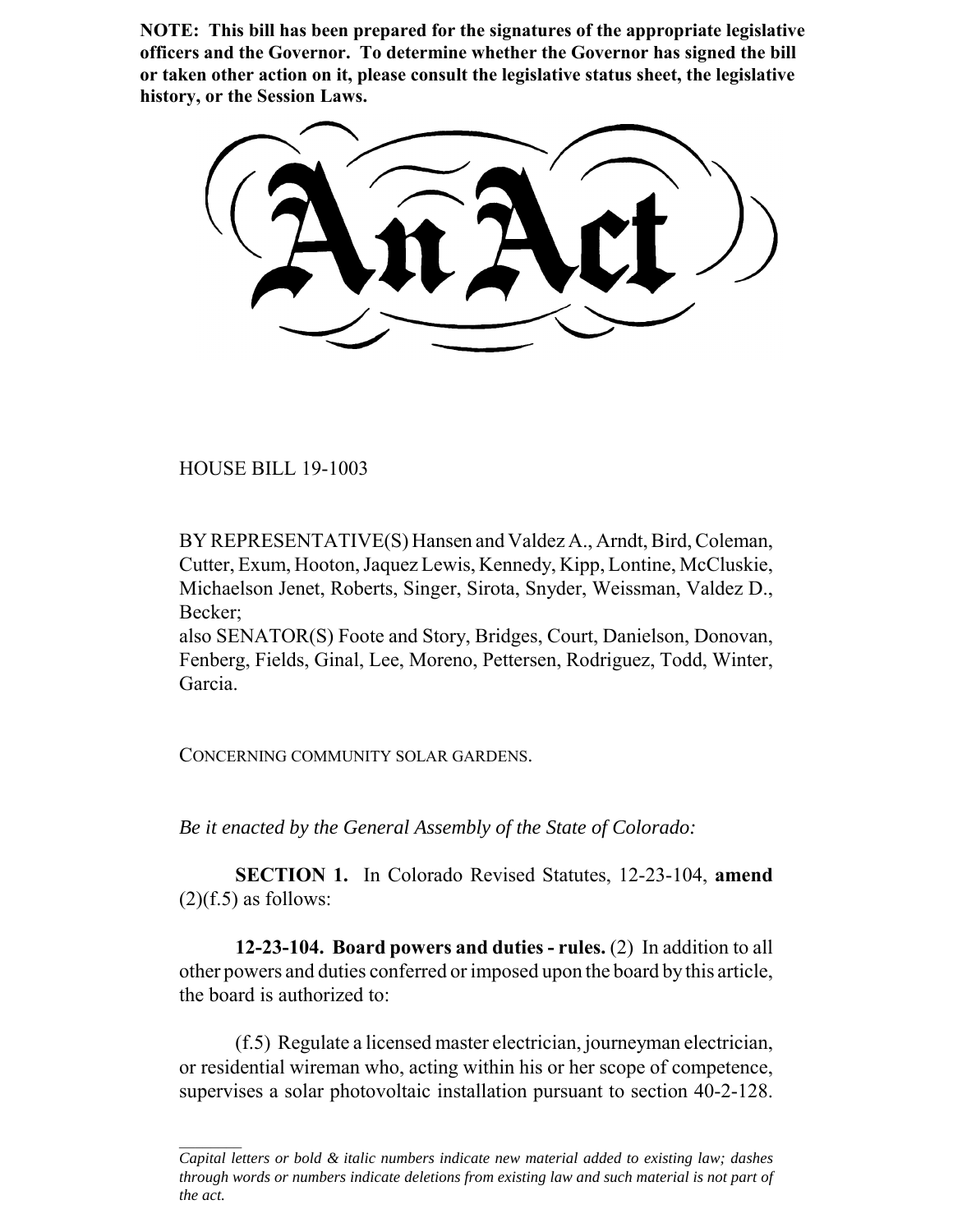C.R.S.; ON AND AFTER JANUARY 1, 2020, ALL PHOTOVOLTAIC ELECTRICAL WORK FOR INSTALLATIONS OF AT LEAST THREE HUNDRED KILOWATTS, INCLUDING THE INTERCONNECTION OF THE MODULES, GROUNDING OF THE MODULES, ANY BALANCE OF SYSTEM WIRING, AND THE CUSTOMER-SIDE POINT OF CONNECTION TO THE UTILITY GRID, MUST BE PERFORMED BY A LICENSED MASTER ELECTRICIAN, LICENSED JOURNEYMAN ELECTRICIAN, LICENSED RESIDENTIAL WIREMAN, OR PROPERLY SUPERVISED ELECTRICAL APPRENTICES AND MUST COMPLY WITH ALL APPLICABLE REQUIREMENTS OF THIS ARTICLE 23, INCLUDING SECTIONS 12-23-105 AND 12-23-110.5, AND ALL APPLICABLE RULES OF THE BOARD.

**SECTION 2.** In Colorado Revised Statutes, 40-2-127, **amend**  $(2)(b)(I)(A)$ ,  $(2)(b)(II)$ , and  $(5)(b)(I)$ ; and **add**  $(2)(b)(I)(D)$  and  $(3.5)$  as follows:

**40-2-127. Community energy funds - community solar gardens - definitions - rules - legislative declaration.** (2) **Definitions.** As used in this section, unless the context otherwise requires:

(b) In addition:

(I) (A) "Community solar garden" means a solar electric generation facility with a nameplate rating of two megawatts or less WITHIN THE RANGE SPECIFIED UNDER SUBSECTION  $(2)(b)(I)(D)$  OF THIS SECTION that is located in or near a community served by a qualifying retail utility where the beneficial use of the electricity generated by the facility belongs to the subscribers to the community solar garden. There shall be at least ten subscribers. The owner of the community solar garden may be the qualifying retail utility or any other for-profit or nonprofit entity or organization, including a subscriber organization organized under this section, that contracts to sell the output from the community solar garden to the qualifying retail utility. A community solar garden shall be deemed to be "located on the site of customer facilities".

(D) A COMMUNITY SOLAR GARDEN MUST HAVE A NAMEPLATE RATING OF FIVE MEGAWATTS OR LESS; EXCEPT THAT THE COMMISSION MAY, IN RULES ADOPTED PURSUANT TO SUBSECTION (3)(b) OF THIS SECTION, APPROVE THE FORMATION OF A COMMUNITY SOLAR GARDEN WITH A NAMEPLATE RATING OF UP TO TEN MEGAWATTS ON OR AFTER JULY 1, 2023.

## PAGE 2-HOUSE BILL 19-1003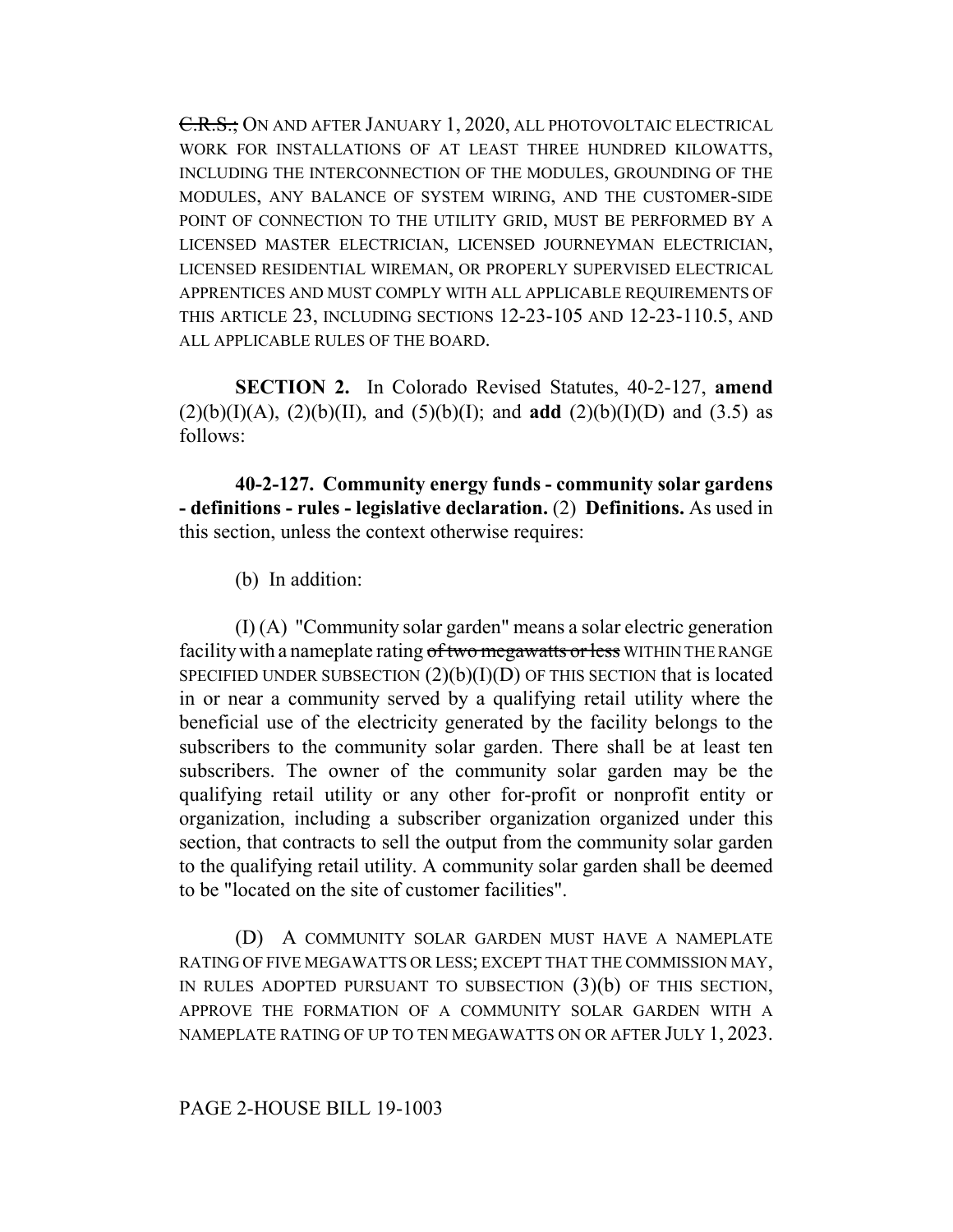(II) "Subscriber" means a retail customer of a qualifying retail utility who owns a subscription and who has identified one or more physical locations to which the subscription is attributed. Such physical locations must be within the service territory of the same qualifying retail utility and also in the same county as, or a county adjacent to, that of AS the community solar garden. The subscriber may change from time to time the premises to which the community solar garden electricity generation shall be attributed, so long as the premises are within the geographical limits allowed for a subscriber SAME SERVICE TERRITORY.

(3.5) **Standards for construction and operation.** THE FOLLOWING REQUIREMENTS APPLY TO ANY COMMUNITY SOLAR GARDEN EXCEEDING TWO MEGAWATTS:

(a) THE INITIAL INSTALLATION OF ANY PHOTOVOLTAIC MODULE OR ASSOCIATED ELECTRICAL EQUIPMENT IS SUBJECT TO FINAL INSPECTION AND APPROVAL IN ACCORDANCE WITH SECTION 12-23-116.

(b) FOLLOWING THE DEVELOPMENT OR ACQUISITION BY A QUALIFYING RETAIL UTILITY OF A COMMUNITY SOLAR GARDEN IN WHICH THE QUALIFYING RETAIL UTILITY RETAINS OWNERSHIP, THE QUALIFYING RETAIL UTILITY SHALL EITHER USE ITS OWN EMPLOYEES TO OPERATE AND MAINTAIN THE COMMUNITY SOLAR GARDEN OR CONTRACT FOR OPERATION AND MAINTENANCE OF THE COMMUNITY SOLAR GARDEN BY A CONTRACTOR WHOSE EMPLOYEES HAVE ACCESS TO AN APPRENTICESHIP PROGRAM REGISTERED WITH THE UNITED STATES DEPARTMENT OF LABOR'S OFFICE OF APPRENTICESHIP AND TRAINING OR WITH A STATE APPRENTICESHIP COUNCIL RECOGNIZED BY THAT OFFICE; EXCEPT THAT THIS APPRENTICESHIP REQUIREMENT DOES NOT APPLY TO:

(I) THE DESIGN, PLANNING, OR ENGINEERING OF THE INFRASTRUCTURE;

(II) MANAGEMENT FUNCTIONS TO OPERATE THE INFRASTRUCTURE; OR

(III) ANY WORK INCLUDED IN A WARRANTY.

(5) **Purchases of the output from community solar gardens.** (b) (I) (A) The output from a community solar garden shall be sold only to

## PAGE 3-HOUSE BILL 19-1003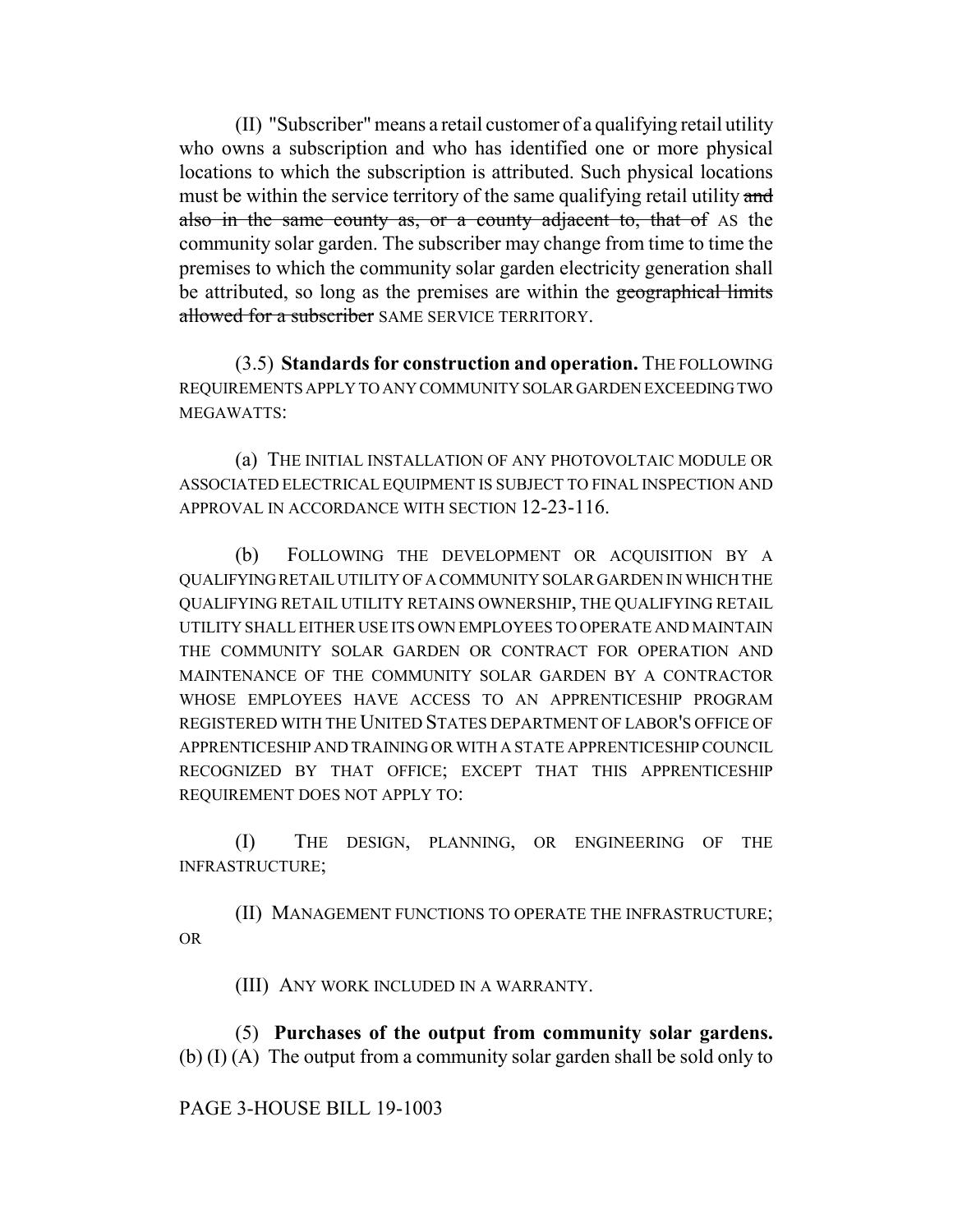the qualifying retail utility serving the geographic area where the community solar garden is located.

(B) Once a community solar garden is part of a qualifying retail utility's plan for acquisition of renewable resources, as approved by the commission, THE COMMISSION SHALL BY JANUARY 30, 2020, INITIATE A PROCEEDING, OR CONSIDER IN AN ACTIVE PROCEEDING, TO DETERMINE WHETHER the qualifying retail utility shall purchase all of the electricity and renewable energy credits generated by the community solar garden OR WHETHER A SUBSCRIBER MAY, UPON BECOMING A SUBSCRIBER, CHOOSE TO RETAIN OR SELL TO THE QUALIFYING RETAIL UTILITY THE SUBSCRIBER'S RENEWABLE ENERGY CREDITS.

(C) The amount of electricity and renewable energy credits generated by each community solar garden shall be determined by a production meter installed by the qualifying retail utility or third-party system owner and paid for by the owner of the community solar garden.

**SECTION 3.** In Colorado Revised Statutes, 40-2-128, **amend** (1) introductory portion,  $(1)(a)(I)(D)$ , and  $(1)(d)$  introductory portion; and **repeal** (1)(c) as follows:

**40-2-128. Solar photovoltaic installations - supervision by certified practitioners - qualifications of electrical contractors.** (1) For all photovoltaic installations funded wholly or partially through ratepayer-funded incentives as part of the renewable energy standard adjustment allowed under section 40-2-124 WITH A DIRECT CURRENT DESIGN CAPACITY OF LESS THAN THREE HUNDRED KILOWATTS:

(a) (I) (D) By submitting an initial application for funding or an initial contract proposal, the applicant assumes responsibility for employing or contracting with one or more certified energy practitioners or licensed master electricians, licensed journeyman electricians, or licensed residential wiremen to supervise the installation and as necessary to maintain the three-to-one ratio required by paragraphs (b) and (c) of this subsection  $(1)$ SUBSECTION (1)(b) OF THIS SECTION, including during any off-site, preinstallation assembly. Payment of any incentives for the work shall not be approved until the applicant supplies the name and certification number of each certified energy practitioner or the license number of each master electrician, journeyman electrician, or residential wireman who actually

PAGE 4-HOUSE BILL 19-1003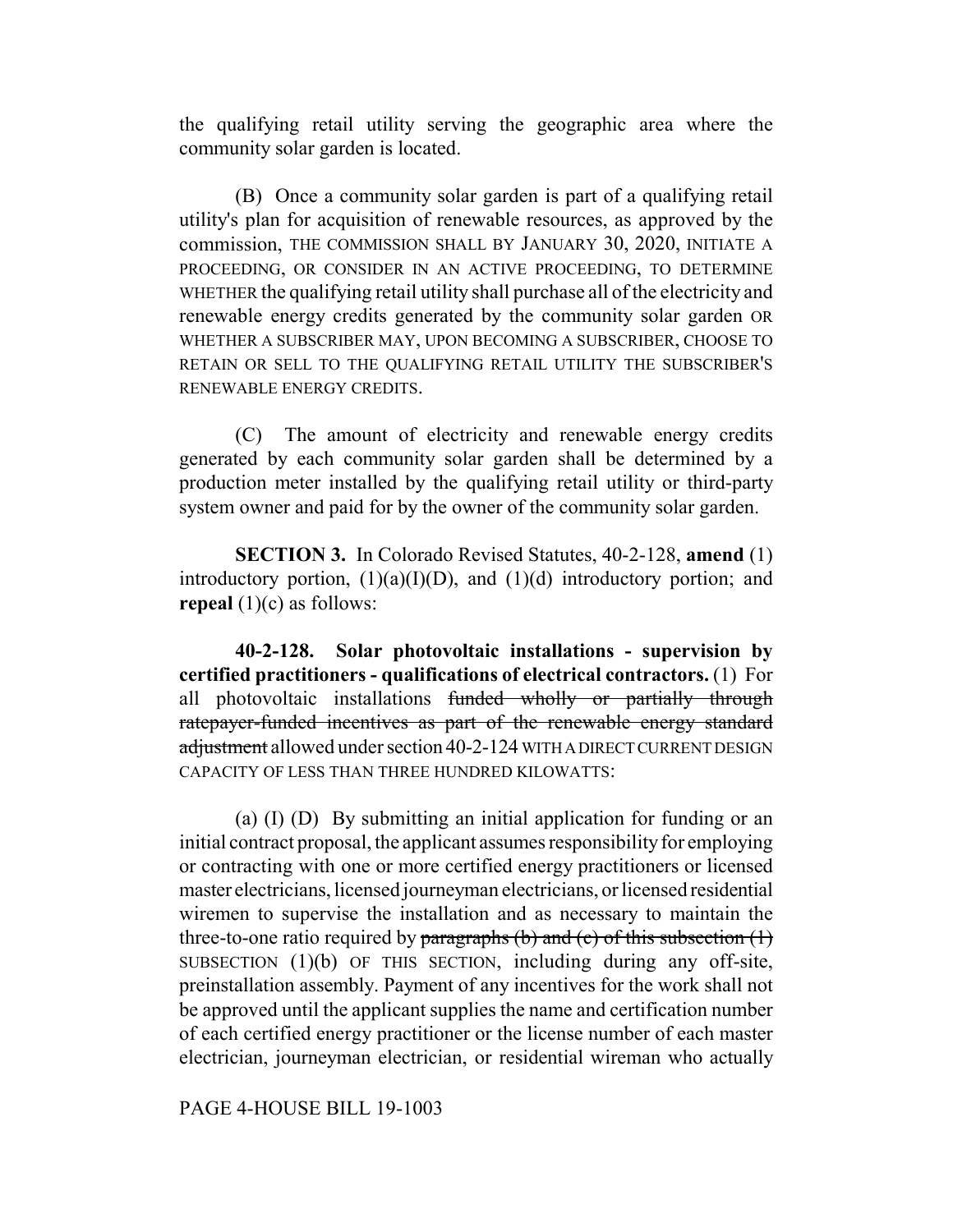provided on-site supervision or was present to maintain the three-to-one ratio required by paragraphs  $(c)$  and  $(d)$  of this subsection  $(1)$  SUBSECTION (1)(d) OF THIS SECTION.

(c)  $\Theta$ n a system with a direct current design capacity of more than five hundred kilowatts:

(I) During any photovoltaic electrical work, the ratio of the number of persons who are assisting with the work and who are neither licensed electricians nor registered electrical apprentices to the number of persons who are certified as provided in paragraph (a) of this subsection (1) shall never exceed three to one, and a person who is both licensed and certified shall not count double for purposes of measuring this ratio; and

(II) There shall be at least one on-site supervisor who is certified as provided in paragraph (a) of this subsection (1) during the following stages; except that, if at any time during any of the following stages, there are more than twelve persons on the work site who are neither licensed electricians nor registered electrical apprentices and who are not certified as provided in paragraph (a) of this subsection  $(1)$ , there shall be at least two persons who are certified as provided in paragraph  $(a)$  of this subsection  $(1)$  present on the work site and providing direct supervision of:

(A) The installation of photovoltaic modules;

(B) The installation of photovoltaic module mounting equipment; and

(C) Any photovoltaic electrical work.

(d) On a system with a direct current design capacity of five hundred kilowatts or less THAN THREE HUNDRED KILOWATTS:

**SECTION 4.** In Colorado Revised Statutes, 12-115-107, **amend as relocated by House Bill 19-1172** (2)(f) as follows:

**12-115-107. Board powers and duties - rules - definition.** (2) In addition to all other powers and duties conferred or imposed upon the board by this article 115, the board is authorized to:

PAGE 5-HOUSE BILL 19-1003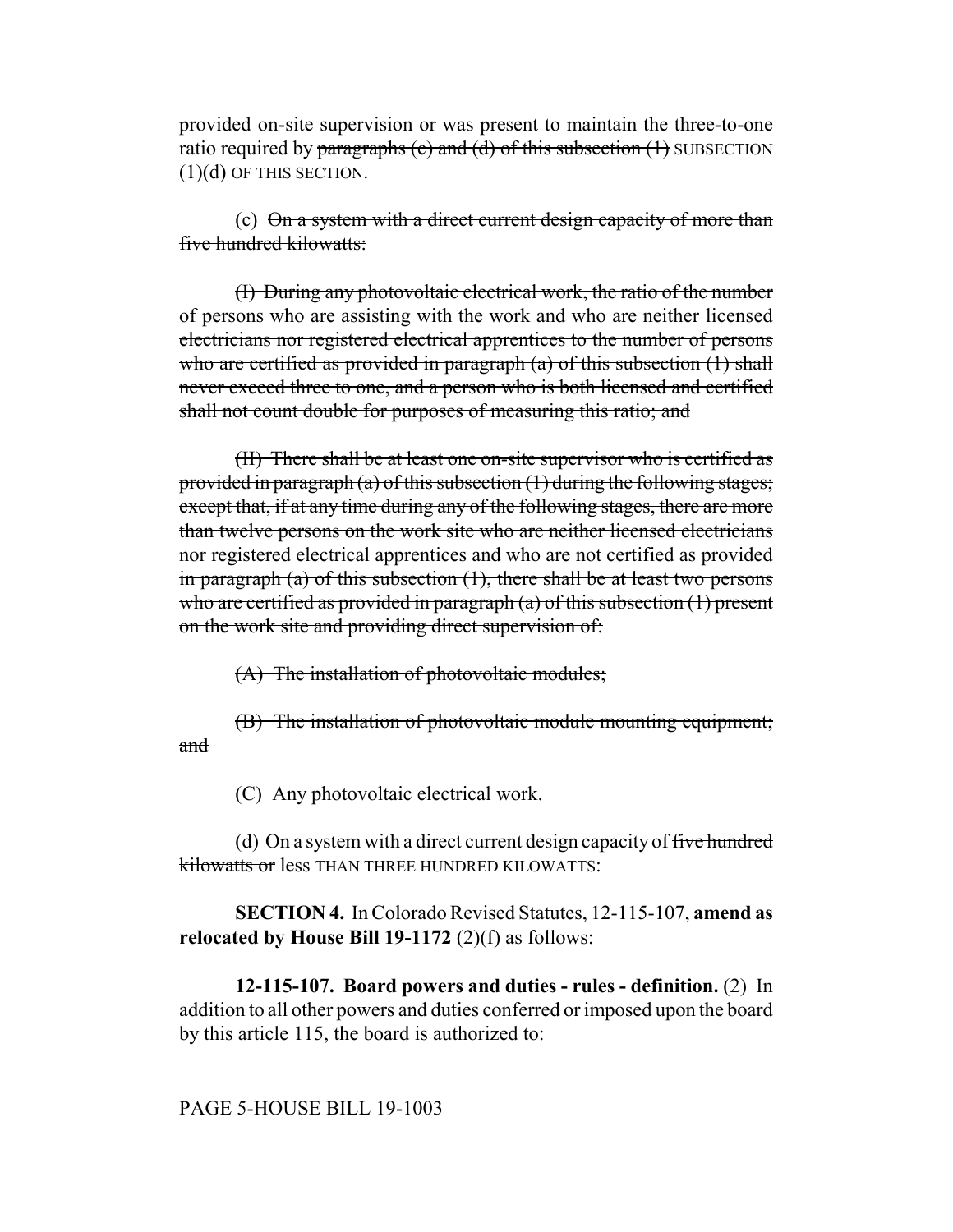(f) Regulate a licensed master electrician, journeyman electrician, or residential wireman who, acting within his or her scope of competence, supervises a solar photovoltaic installation pursuant to section 40-2-128. ON AND AFTER JANUARY 1, 2020, ALL PHOTOVOLTAIC ELECTRICAL WORK FOR INSTALLATIONS OF AT LEAST THREE HUNDRED KILOWATTS, INCLUDING THE INTERCONNECTION OF THE MODULES, GROUNDING OF THE MODULES, ANY BALANCE OF SYSTEM WIRING, AND THE CUSTOMER-SIDE POINT OF CONNECTION TO THE UTILITY GRID, MUST BE PERFORMED BY A LICENSED MASTER ELECTRICIAN, LICENSED JOURNEYMAN ELECTRICIAN, LICENSED RESIDENTIAL WIREMAN, OR PROPERLY SUPERVISED ELECTRICAL APPRENTICES AND MUST COMPLY WITH ALL APPLICABLE REQUIREMENTS OF THIS ARTICLE 115, INCLUDING SECTIONS 12-115-109 AND 12-115-115, AND ALL APPLICABLE RULES OF THE BOARD.

**SECTION 5. Act subject to petition - effective date.** (1) Except as otherwise provided in subsection (2) of this section, this act takes effect at 12:01 a.m. on the day following the expiration of the ninety-day period after final adjournment of the general assembly (August 2, 2019, if adjournment sine die is on May 3, 2019); except that, if a referendum petition is filed pursuant to section 1 (3) of article V of the state constitution against this act or an item, section, or part of this act within such period, then the act, item, section, or part will not take effect unless approved by the people at the general election to be held in November 2020 and, in such case, will take effect on the date of the official declaration of the vote thereon by the governor.